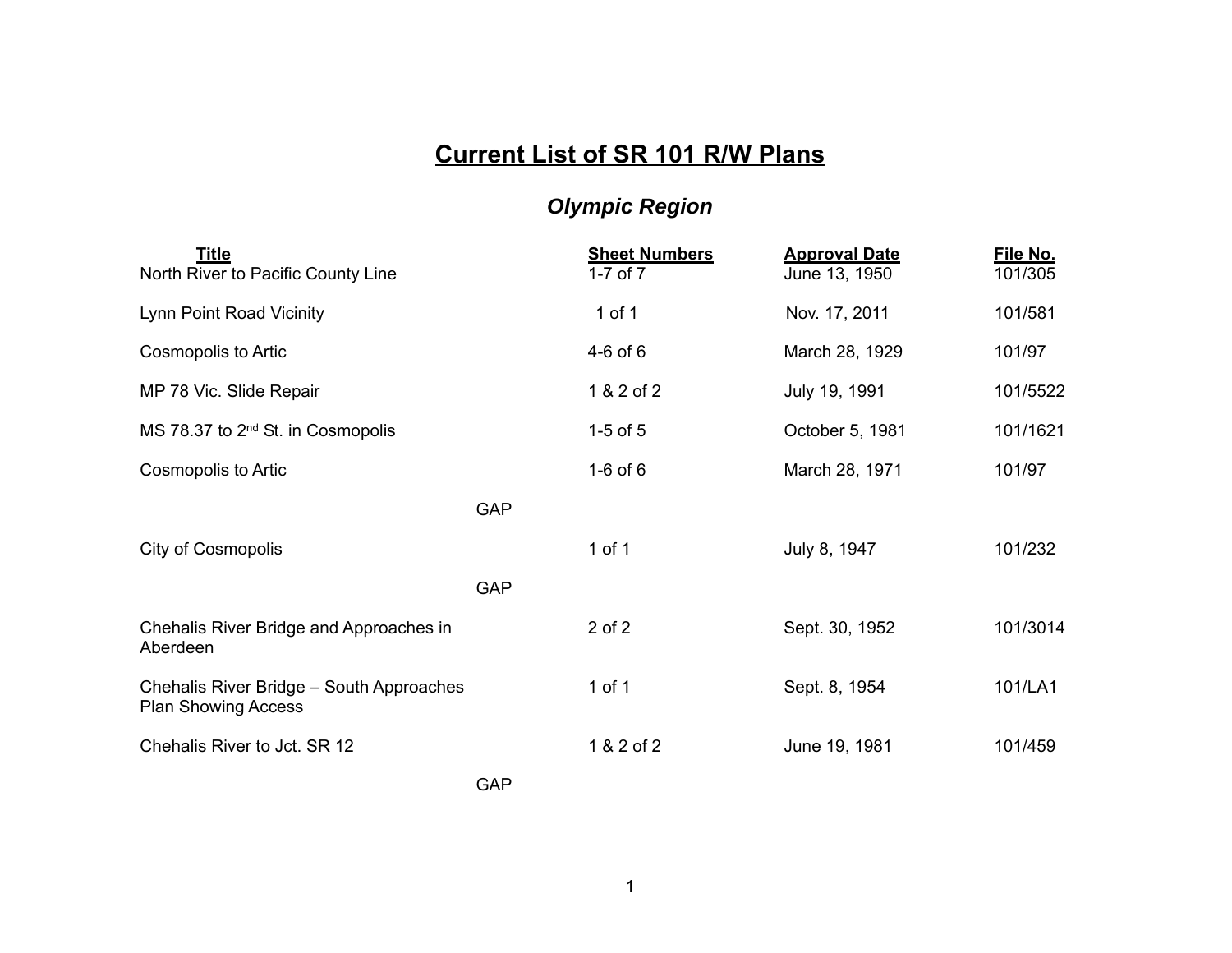| Bridge Across Hoquiam River at Hoquiam                             | Unnumbered                 | Aug. 10, 1926                  | 101/1              |
|--------------------------------------------------------------------|----------------------------|--------------------------------|--------------------|
| <b>GAP</b>                                                         |                            |                                |                    |
| Hoquiam: 15 <sup>th</sup> Street to Levee Street                   | 1 & 2 of 2                 | July 26, 1967                  | 101/350            |
| Little Hoquiam River Bridge Vicinity                               | $1$ of $1$                 | Nov. 5, 1957                   | 101/318            |
| Little Hoquiam River Bridge Vicinity<br><b>Plan Showing Access</b> | $1$ of $1$                 | Oct. 1, 1957                   | 101/LA3            |
| SR 109, West Hoquiam Connection: Jct.<br>SR 109 to Jct. SR 101     | 5 of 5                     | July 6, 1982                   | 109/73             |
| Hoquiam to End of Pavement<br><b>Bernard Creek Vicinity</b>        | $1-5$ of $5$<br>1 & 2 of 2 | Nov. 13, 1945<br>Jan. 24, 1956 | 101/244<br>101/317 |
| <b>Hoquiam to Humptulips</b>                                       | $-13$ of 16                | Feb. 28, 1934                  | 101/193            |
| Hansen Creek Revision Bridge Replacement                           | 1 of $1$                   | Nov. 27, 1951                  | 101/300            |
| <b>Hoquiam to Humptulips</b>                                       | 13-16 of 16                | Feb. 28, 1934                  | 101/193            |
| Humptulips River Bridge & Approaches                               | 1 & 2 of 3                 | Nov. 14, 1944                  | 101/245            |
| Humptulips to Quinault                                             | 1 & 2 of 2                 | Oct. 22, 1935                  | 101/160            |
| <b>Humptulips to Quinault</b>                                      | 4-11 of 15                 | May 15, 1934                   | 101/159            |
| <b>Cook Creek Hill to Quinault</b>                                 | $2-7$ of $8$               | Dec. 16, 1937                  | 101/161            |
| <b>Forest Boundary to Quinault</b>                                 | 1 & 2 of 3                 | Jan. 25, 1944                  | 101/225            |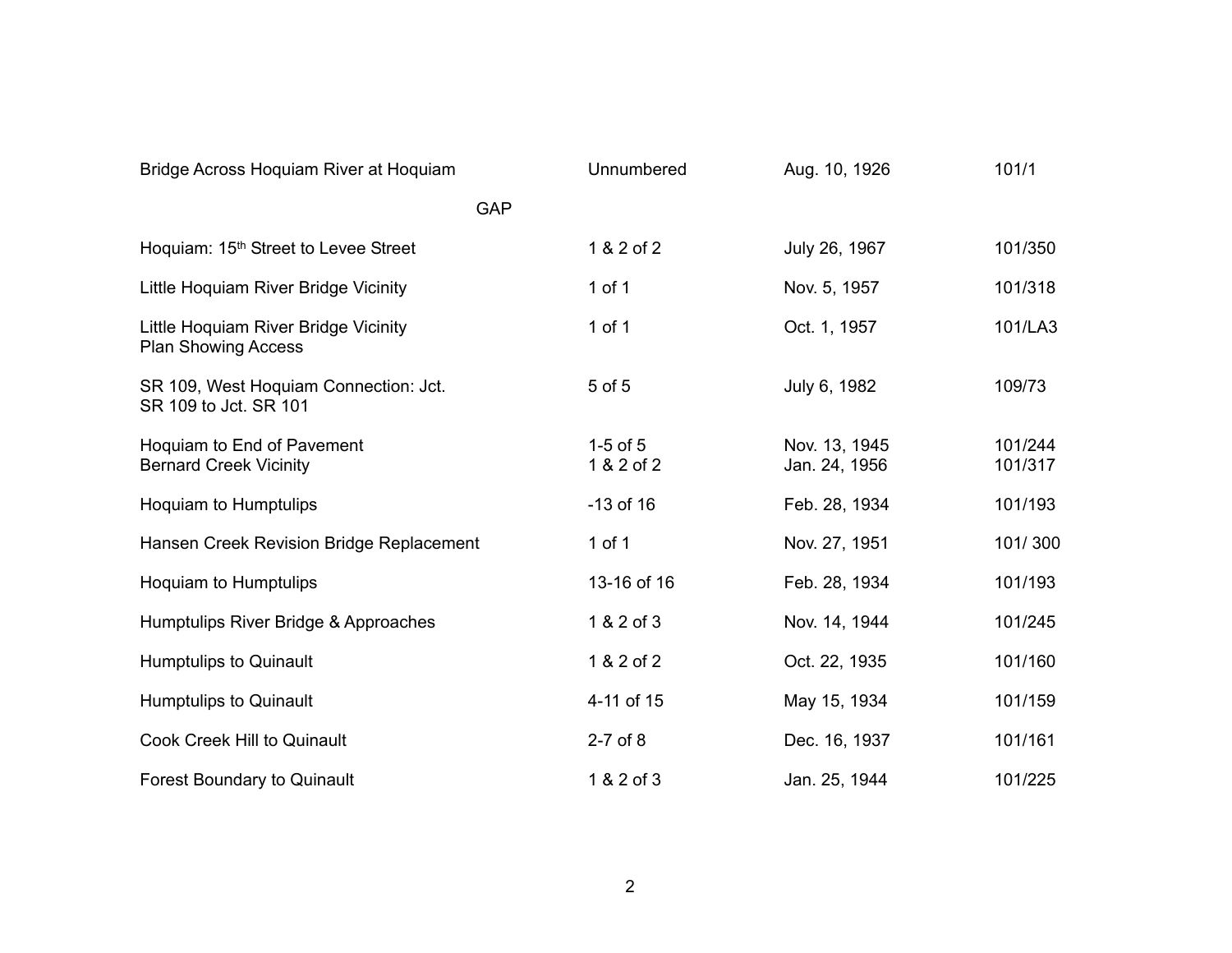| Quinault River Bridge & Approaches              | 1 of 1       | April 21, 1959    | 101/302 |
|-------------------------------------------------|--------------|-------------------|---------|
| <b>Quinault River Vicinity: Truck Lane</b>      | $1$ of $1$   | June 30, 1972     | 101/375 |
| Amanda Park Vic. to National Forest Boundary    | 1-4 of 4     | Nov. 28, 1978     | 101/432 |
| National Forest Boundary to Milbourn Creek      | $1-5$ of $5$ | Aug. 27, 1982     | 101/476 |
| Milbourn Creek to Grays Harbor County Line      | 1-29 of 29   | June 8, 1990      | 101/547 |
| Grays Harbor County Line to Clearwater Rd. Vic. | $1-6$ of $6$ | March 10, 1989    | 101/532 |
| Harlow Creek to Queets River                    | 1-4 of 5     | June 24, 1927     | 101/84  |
| SR 109, Township Line to Jct. SR 101            | 15 of 15     | Dated May 8, 1969 | 109/60  |
| <b>Queets River Bridge Vicinity</b>             | $1-6$ of $6$ | April 18, 1989    | 101/533 |
| Queets River to Brown's Point                   | 3-7 of 7     | June 24, 1927     | 101/85  |
| Between Brown's Point & Braden Creek            | $1-8$ of $8$ | June 24, 1927     | 101/68  |
| Lunch Creek to Hoh River                        | 29-31 of 36  | Nov. 13, 1923     | 101/76  |
| Nolan Creek Bridge Replacement                  | 1-4 of $4$   | January 14, 2005  | 101/576 |
| Nolan Creek to Pins Creek Vicinity              | $1-3$ of $3$ | March 18, 1985    | 101/503 |
| Hoh River to Nolan Creek                        | 5 & 6 of 7   | March 26, 1929    | 101/72  |
| <b>Lost Creek Vicinity</b>                      | $1$ of $1$   | Oct. 31, 1997     | 101/573 |
| Lost Creek Vicinity to Hoh Mainline Vicinity    | 1-9 of 9     | March 13, 2008    | 101/578 |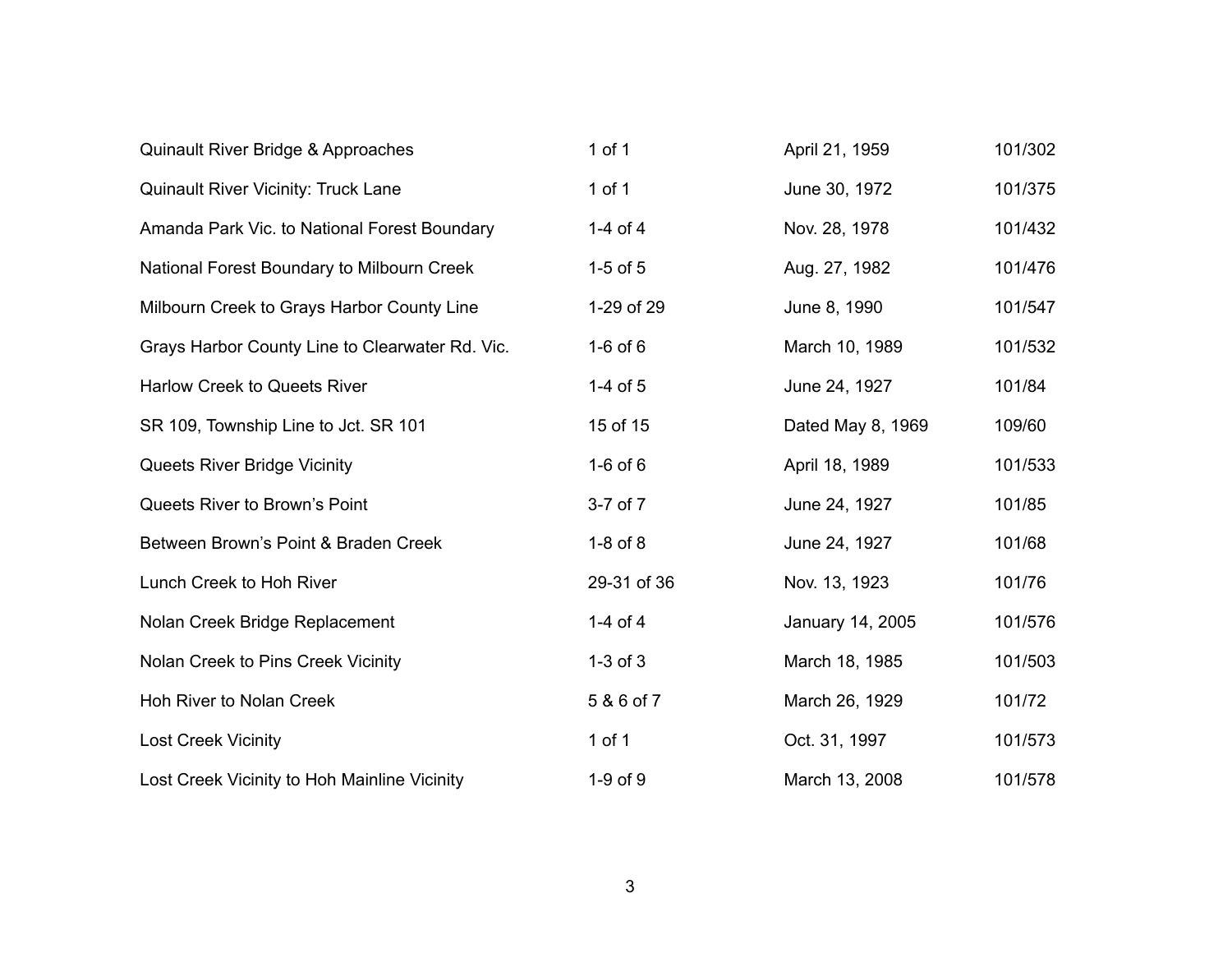| Hoh River to Nolan Creek                                              | $1-3$ of $7$           | March 26, 1929                | 101/72             |
|-----------------------------------------------------------------------|------------------------|-------------------------------|--------------------|
| Down's Creek to Hoh River                                             | 1-9 of 10              | May 2, 1950                   | 101/289            |
| <b>Bogachiel River South</b>                                          | $1-8$ of $8$           | Feb. 21, 1950                 | 101/288            |
| Bogachiel River Bridge Vic.                                           | 1 & 2 of 2             | Feb. 22, 1982                 | 101/465            |
| Forks Prairie to Bogachiel River                                      | 1-4 of 4               | Oct. 19, 1937                 | 101/157            |
| <b>Forks River South</b>                                              | 1 & 2 of 2             | Oct. 20, 1936                 | 101/156            |
| Beaver to Forks<br>Calawah River Bridge Approaches                    | 11 of 11<br>1 & 2 of 2 | Oct. 14, 1921<br>May 29, 1935 | 101/162<br>101/150 |
| Jct. S.S.H. No. 9-B to Sappho                                         | 1-18 of 18             | June 29, 1954                 | 101/285            |
| Sappho - West                                                         | 1 & 2 of 2             | Nov. 21, 1939                 | 101/153            |
| Sappho Vicinity                                                       | 1 of $1$               | Jan. 13, 1948                 | 101/217            |
| Bear Creek to Sappho                                                  | 1 & 2 of 2             | April 30, 1946                | 101/211            |
| Bear Creek Bridge & Approaches                                        | $1$ of $5$             | March 4, 1930                 | 101/145            |
| Snider's Ranger Station East & West                                   | 1-4 of 10              | June 1, 1937                  | 101/154            |
| Snider's Ranger Station East & West<br><b>McDougal Creek Revision</b> | $1-3$ of $4$           | Sept. 10, 1940                | 01/213             |
| Snider's Ranger Station East & West                                   | 7-10 of 10             | June 1, 1937                  | 101/154            |
| <b>Fairholm West</b>                                                  | $1-3$ of $3$           | Jan. 13, 1931                 | 101/146            |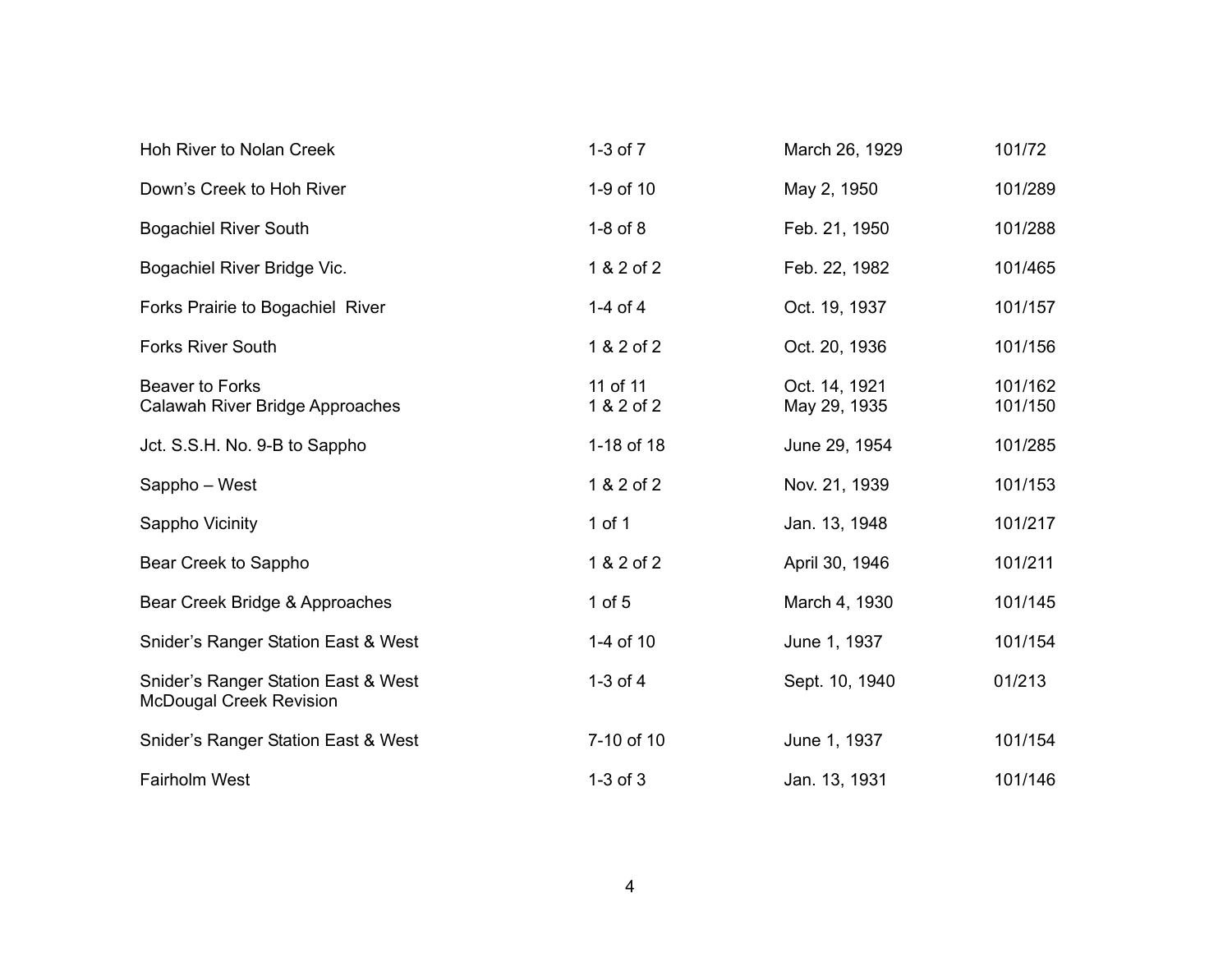| East Beach to Fairholm                  | 2-10 of 10    | Oct. 4, 1923         | 101/63  |
|-----------------------------------------|---------------|----------------------|---------|
| Lake Crescent Vicinity - Section 1      | 1 & 2 of 2    | May 21, 1946         | 101/212 |
| East Beach Road to Indian Creek         | 1-6 of 7      | Nov. 19, 1957        | 101/279 |
| Lake Southerland to Elwha River         | $1-3$ of $5$  | Feb. 24, 1926        | 101/60  |
| Indian Creek to Elwha River Vicinity    | 1-11 of 11    | Feb. 4, 2019         | 101/584 |
| Elwha River to Laird's Corner           | $2-4$ of $4$  | April 12, 1927       | 101/478 |
| SR 112, Elwha River Bridge & Approaches | 7 of 7        | Sept. 17, 1970       | 112/74  |
| Laird's Corner to Port Angeles          | $3-5$ of $6$  | Feb. 19, 1926        | 101/61  |
| Tumwater Canyon Undercrossing Appr.'s   | $1$ of $3$    | Nov. 29, 1955        | 101/277 |
| Laird's Corner to Port Angeles          | 5 & 6 of 6    | Feb. 19, 1929        | 101/61  |
| <b>GAP</b>                              |               |                      |         |
| Sequim to Port Angeles                  | 14 & 15 of 15 | Jan. 3, 1923         | 101/55  |
| Alder St. in Port Angeles to Brooks St. | 1-4 of 4      | Aug 25, 1964         | 101/333 |
| Brooks St. to Deer Park Road            | $1-5$ of $5$  | Nov. 30, 1967        | 01/334  |
| Deer Park Road to Fairview Road         | $1-5$ of $5$  | Dated Sept. 21, 1973 | 101/383 |
| O'Brien Rd. to Boyce Rd.                | 1-14 of 14    | Dec. 16, 1994        | 101/570 |
| Boyce Rd. to Dungeness River            | $1-6$ of $6$  | Feb 7, 1986          | 101/515 |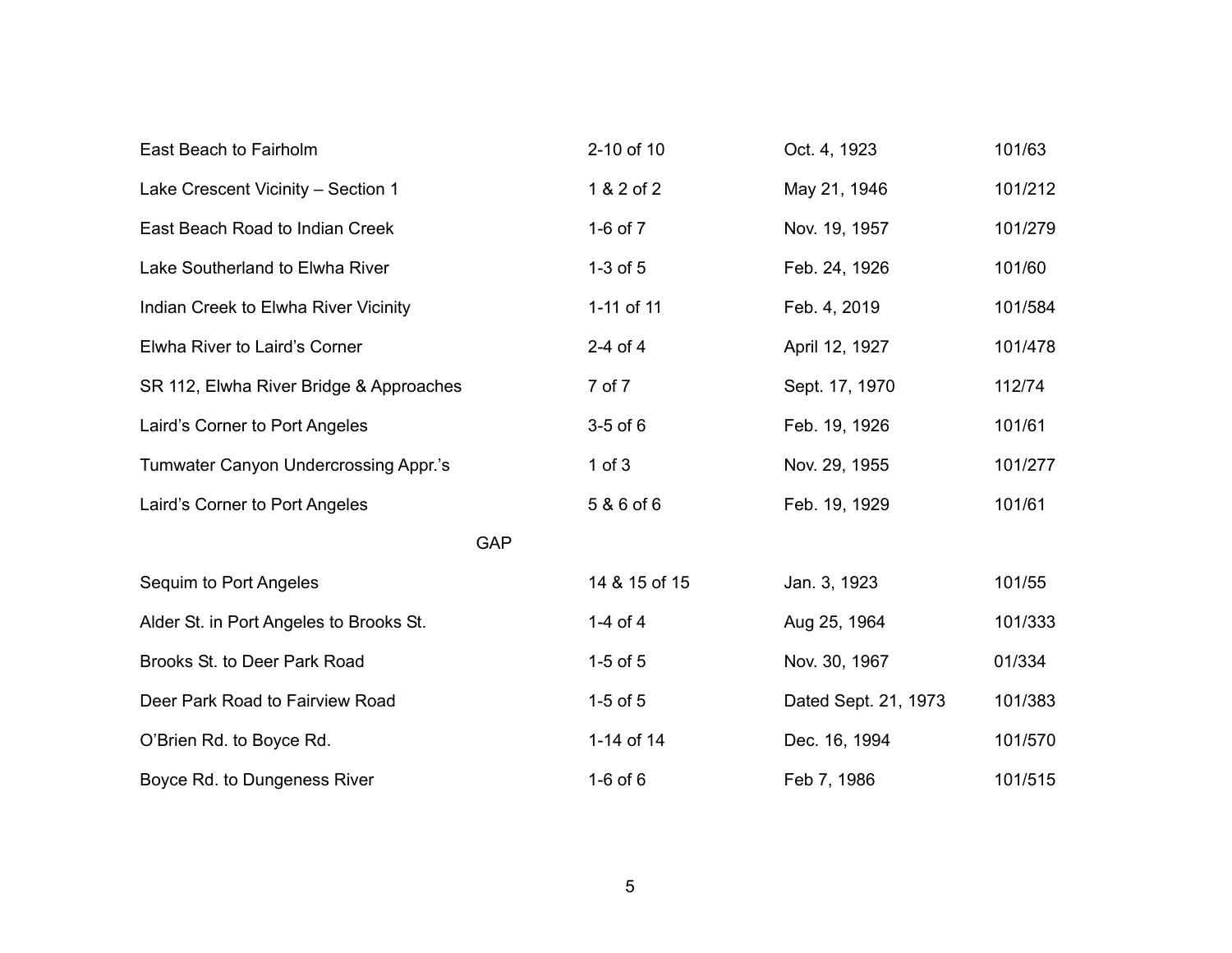| Sequim Bypass                                                       | 1-21 of 31               | Aug. 2, 1996                   | 101/571  |
|---------------------------------------------------------------------|--------------------------|--------------------------------|----------|
| <b>Simdars Road Interchange Vicinity</b>                            | $1-5$ of $5$             | April 25, 1997                 | 101/572  |
| Sequim Bypass                                                       | 26-31 of 31              | Aug. 2, 1996                   | 101/571  |
| Sequim to Blyn                                                      | $3-5$ of $6$             | June 18, 1935                  | 101/129  |
| End of Pavement West of Agnew to Clallam -<br>Jefferson County Line | 13-16 of 16              | March 11, 1930                 | 101/139  |
| Blyn East $-$ Section $-2$                                          | $1-3$ of $4$             | March 19, 1935                 | 01/137   |
| Clallam Co. Line to Contractor's Gulch                              | 1 & 2 of 2               | Sept. 24, 1946                 | 101/1946 |
| Contractors Gulch to Junction City                                  | 1 & 2 of 4<br>3 & 4 of 4 | Jan. 17, 1950<br>Oct. 31, 1950 | 101/261  |
| Discovery Bay - Vicinity                                            | $2$ of $2$               | June 13, 1939                  | 101/136  |
| Crocker Lake to Discovery Bay                                       | 1-4 of $7$               | Oct. 2, 1956                   | 101/267  |
| SR 104, Jct. PSH 9 (SR 101) to Browns Lake                          | 2 & 3 of 6               | Dec. 15, 1964                  | 104/23   |
| Crocker Lake to Discovery Bay                                       | 6 & 7 of 7               | Oct. 2, 1956                   | 101/267  |
| <b>Crocker Lake to Quilcene</b>                                     | 2-7 of 8                 | Sept. 28, 1926                 | 101/50   |
| Lake Hooker to Jackson's Cove                                       | $1-3$ of $9$             | April 19, 1932                 | 101/123  |
| <b>Quilcene Vicinity Harts Corner Revision</b>                      | $1$ of $1$               | May 5, 1936                    | 101/132  |
| Quilcene West                                                       | 1 of 1                   | 909                            | 101/77   |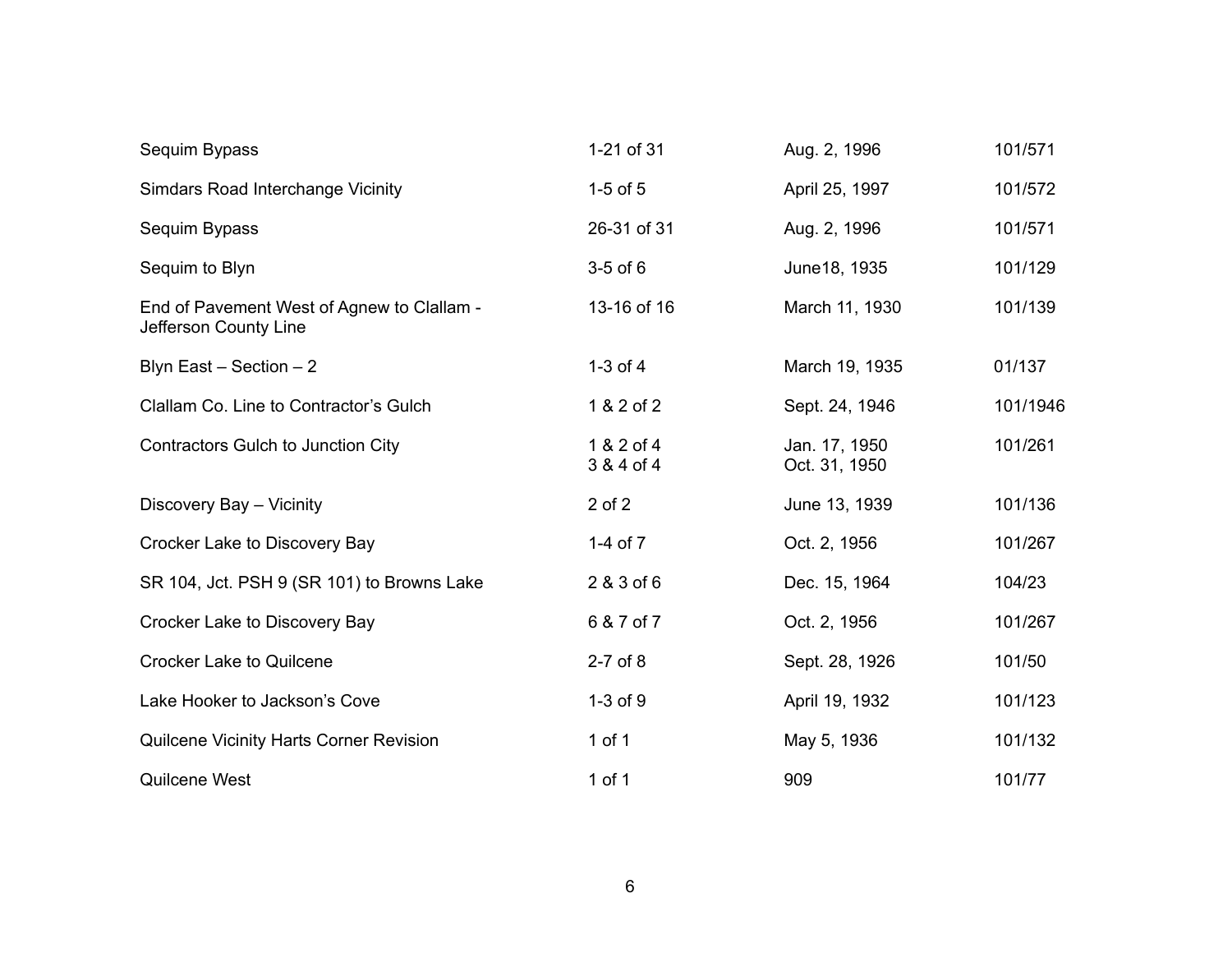| Big Quilcene River Bridge & Approaches             | 1 of $1$              | April 16, 1935                         | 101/127 |
|----------------------------------------------------|-----------------------|----------------------------------------|---------|
| <b>Rainbow Trail to Quilcene River</b>             | $1-5$ of $6$          | March 12, 1948                         | 101/203 |
| <b>Brinnon to Quilcene Walker Mountain Section</b> | $1-3$ of $3$          | Sept. 7, 1937                          | 101/133 |
| Dosewallips River to Jackson Cove                  | 1-7 of $7$            | Jan. 7, 1958                           | 101/266 |
| Dosewallips River Bridge Vicinity                  | 1 of 1                | July 2, 1957                           | 101/268 |
| <b>Dosewallips Fill</b>                            | 2 of 7                | Aug. 17, 1922                          | 101/46  |
| Duckabush River - - North                          | 1-4 of 4              | Jan. 20, 1931                          | 101/124 |
| Eldon to Duckabush                                 | 1 of 10<br>2-6 & 8-10 | April 13, 1923<br>March 4, 1925        | 101/47  |
| Mason County Line to McDonald's Cove               | $2-4$ of $4$          | July 27, 1925                          | 101/49  |
| Eldon to Duckabush                                 | 8-10 of 10            | March 4, 1925                          | 101/47  |
| Hoodsport to Duckabush                             | 4 of 8                | Sept. 1913                             | 101/2   |
| Jorsteds Creek - North                             | 1 of $1$              | Nov. 13, 1930<br>Revised Oct. 30, 1934 | 101/117 |
| Eagle Creek to Jorsted Creek                       | $1-3$ of $3$          | Feb. 15, 1955                          | 101/251 |
| <b>Lilliwaup North</b>                             | $1-3$ of $3$          | Jan. 21, 1949                          | 101/198 |
| Lilliwaup to Hoodsport                             | $1-5$ of $5$          | July 6, 1925                           | 101/42  |
| <b>Hoodsport Vicinity</b>                          | $1-3$ of $3$          | Feb. 25, 1977                          | 101/415 |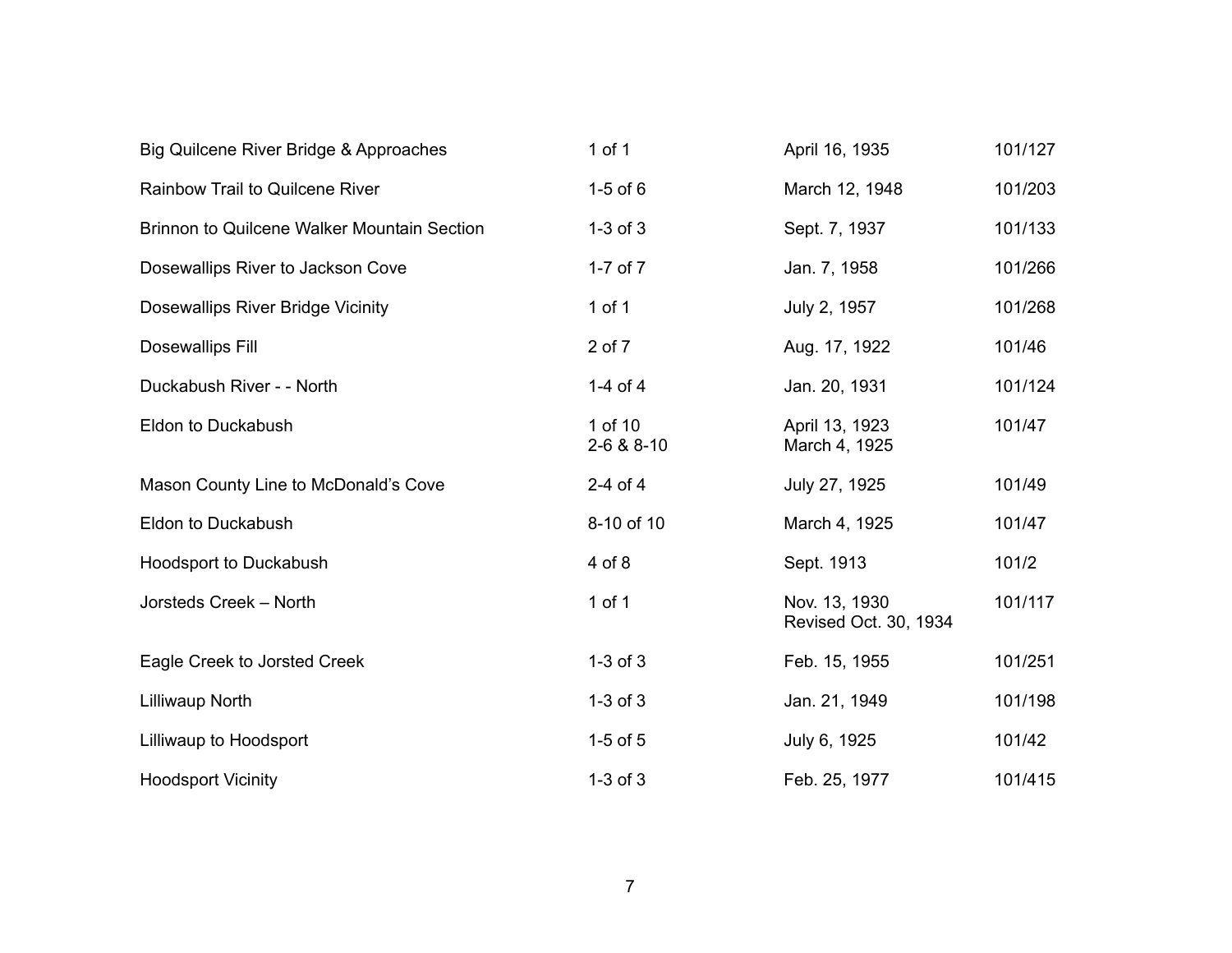| Hoodsport - Junction S.R. No. 14                               | 1, $2 & 4$ of 5 | Aug. 24, 1925 &<br>Revised March 26, 1929 | 101/43  |
|----------------------------------------------------------------|-----------------|-------------------------------------------|---------|
|                                                                | 3 & 5 of 5      | Aug. 24, 1925                             |         |
| Purdy Creek to Junction S.R. No. 14                            | 1 & 2 of 4      | July 1, 1931                              | 101/115 |
| <b>Purdy Creek Bridge Vicinity</b>                             | 1-4 of 4        | March 12, 2007                            | 101/577 |
| Purdy Creek to Junction S.R. No. 14                            | 3 & 4 of 4      | July 1, 1931                              | 101/115 |
| Shelton to Purdy Canyon                                        | 1, 3-7 of 8     | May 12, 1924                              | 101/38  |
| North Shelton Interchange                                      | 1 & 2 of 2      | Jan. 10, 1992                             | 101/555 |
| North Shelton Interchange Vicinity                             | $1-6$ of $6$    | July 17, 2017                             | 101/583 |
| Cole Road Interchange to North Shelton<br>Interchange          | 1-11 of 12      | Dated May 14, 1970                        | 101/36  |
| <b>Thurston County Line to Shelton</b>                         | 1-6 of 12       | April 29, 1958                            | 101/259 |
| SR 108 Interchange                                             | 1 & 2 of 2      | Sept. 26, 1983                            | 101/490 |
| <b>Thurston County Line to Shelton</b>                         | 7-12 of 12      | April 29, 1958                            | 101/259 |
| Thurston County Line to Shelton<br><b>Plans Showing Access</b> | $1-5$ of $5$    | Jan. 28, 1958                             | 101/LA8 |
| <b>Schneiders Prairie to Mason County Line</b>                 | $2-5$ of $5$    | March 5, 1957                             | 101/258 |
| Steamboat Island Interchange                                   | $1-6$ of $6$    | Oct. 12, 1992                             | 101/559 |
| Mud Bay to Schneiders Prairie                                  | 1-4 of 4        | March 5, 1957                             | 101/253 |